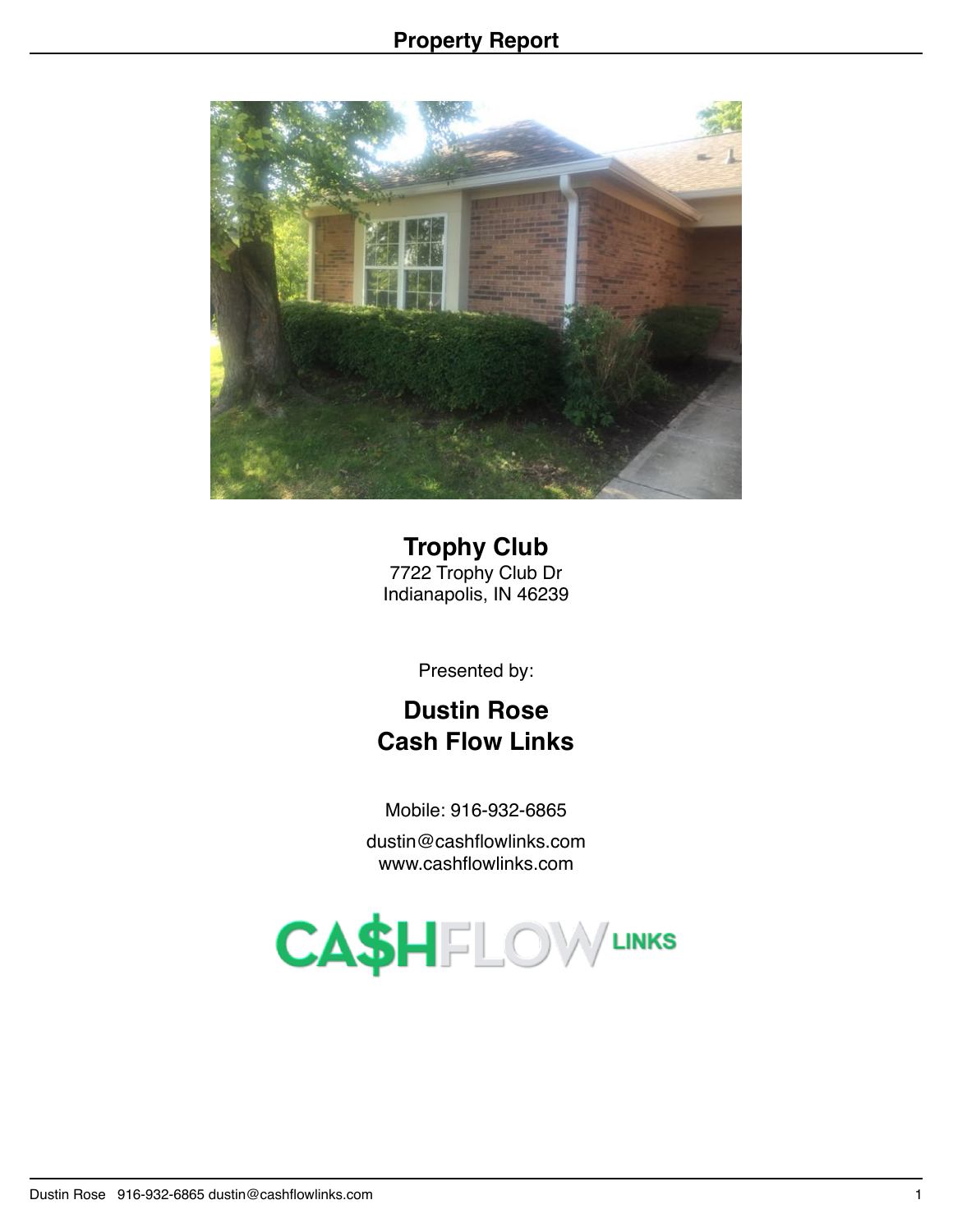### **Overview**

# **Trophy Club**

**Purchase Info**

7722 Trophy Club Dr Indianapolis, IN 46239

| CASHFL | <b>ON VIEWAS</b> |  |
|--------|------------------|--|
|--------|------------------|--|

#### **Dustin Rose** 916-932-6865 dustin@cashflowlinks.com www.cashflowlinks.com

| гиглизс шо                        |                |               |
|-----------------------------------|----------------|---------------|
| Square Feet                       |                | O             |
| <b>Initial Market Value</b>       |                | \$125,000     |
| <b>Purchase Price</b>             |                | \$120,000     |
| Initial Cash Invested             |                | \$32,400      |
|                                   |                |               |
| <b>Income Analysis</b>            | <b>Monthly</b> | <b>Annual</b> |
| Net Operating Income              | \$819          | \$9,830       |
| Cash Flow                         | \$336          | \$4,032       |
|                                   |                |               |
| <b>Financial Metrics</b>          |                |               |
| Cap Rate (Purchase Price)         |                | 8.2%          |
| Cash on Cash Return (Year 1)      | 12.4%          |               |
| Internal Rate of Return (Year 10) |                | 14.8%         |
| Sale Price (Year 10)              |                | \$125,000     |



A- Neighborhood! Unbelievable! Check out the videos on our website or contact us and we'll send them to you.

12 percent return on a property.

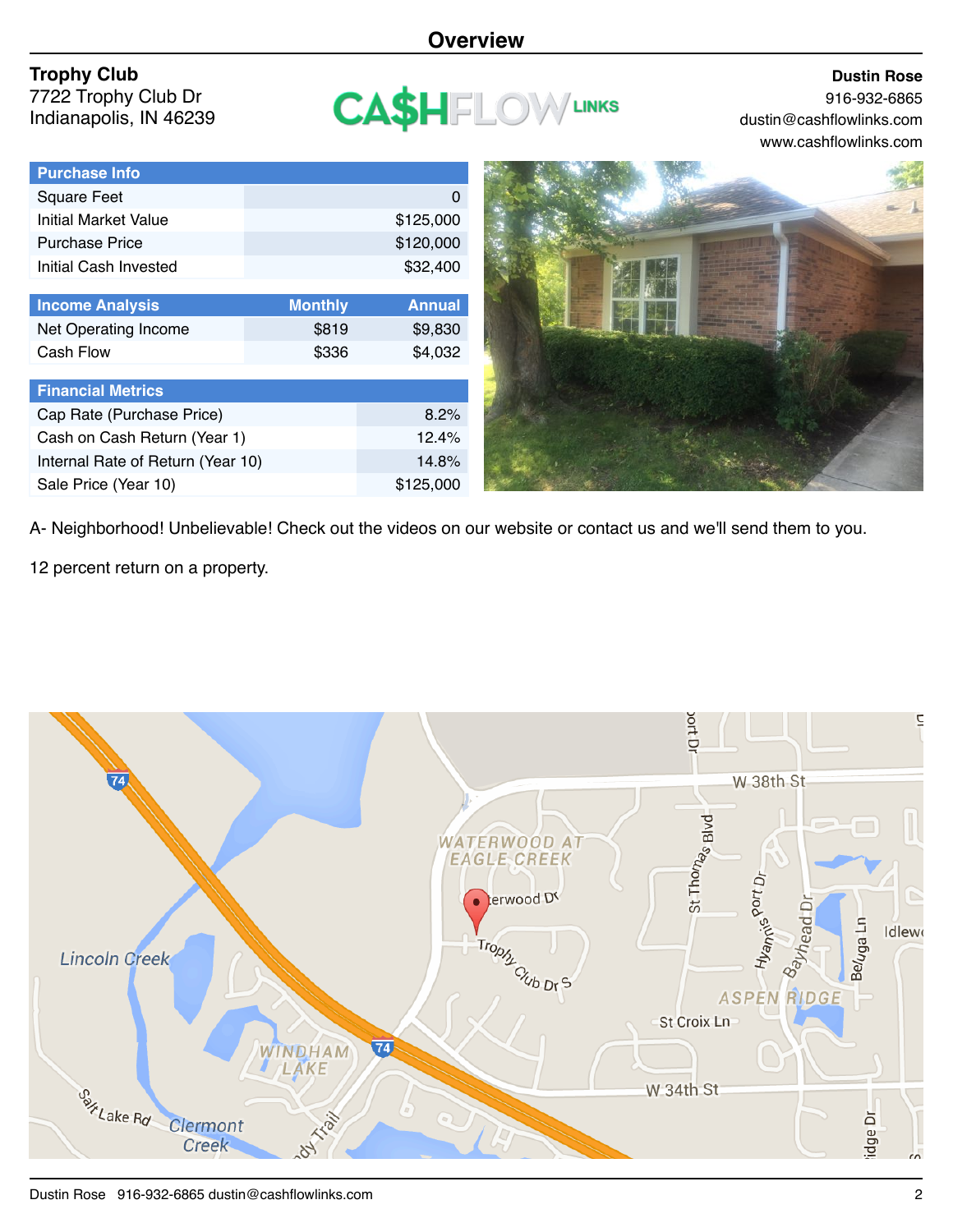# **Purchase Analysis**

#### **Trophy Club**

7722 Trophy Club Dr Indianapolis, IN 46239

# **CA\$HFLOWLINKS**

#### **Dustin Rose**

916-932-6865 dustin@cashflowlinks.com www.cashflowlinks.com

| <b>Purchase Info</b>        |            |
|-----------------------------|------------|
| <b>Initial Market Value</b> | \$125,000  |
| <b>Purchase Price</b>       | \$120,000  |
| - First Mortgage            | $-$90,000$ |
| - Second Mortgage           | -\$0       |
| = Downpayment               | \$30,000   |
| + Buying Costs              | \$2,400    |
| + Initial Improvements      | \$0        |
| = Initial Cash Invested     | \$32,400   |
| Square Feet                 | O          |
|                             |            |

| <b>Income</b>           | <b>Monthly</b> | <b>Annual</b> |
|-------------------------|----------------|---------------|
| Gross Rent              | \$1,150        | \$13,800      |
| <b>Vacancy Loss</b>     | $-$ \$58       | $-$ \$690     |
| <b>Operating Income</b> | \$1,092        | \$13,110      |

| <b>Expenses (% of Income)</b>   | <b>Monthly</b> | <b>Annual</b> |
|---------------------------------|----------------|---------------|
| Insurance (6%)                  | -\$67          | $-$ \$800     |
| Management Fees (9%)            | $-$ \$98       | $-$1,180$     |
| Taxes $(6%)$                    | $-$ \$67       | $-$ \$800     |
| Maintenance (4%)                | $-$ \$42       | $-$500$       |
| <b>Operating Expenses (25%)</b> | -\$273         | $-$3,280$     |

| <b>Mortgages</b>     | <b>First</b> | <b>Second</b> |
|----------------------|--------------|---------------|
| Loan-To-Cost Ratio   | 75%          | $0\%$         |
| Loan-To-Value Ratio  | 72%          | $0\%$         |
| Loan Amount          | \$90,000     | \$0           |
| Loan Type            | Amortizing   |               |
| Term                 | 30 Years     |               |
| <b>Interest Rate</b> | 5%           |               |
| <b>Payment</b>       | \$483.14     | <b>SO.OO</b>  |

| <b>Financial Metrics (Year 1)</b>   |       |
|-------------------------------------|-------|
| <b>Annual Gross Rent Multiplier</b> | 8.7   |
| <b>Operating Expense Ratio</b>      | 25.0% |
| Debt Coverage Ratio                 | 1.70  |
| Cap Rate (Purchase Price)           | 8.2%  |
| <b>Cash on Cash Return</b>          | 12.4% |

| <b>Assumptions</b>            |         |
|-------------------------------|---------|
| <b>Appreciation Rate</b>      | $0.0\%$ |
| <b>Vacancy Rate</b>           | 5.0%    |
| Income Inflation Rate         | 0.0%    |
| <b>Expense Inflation Rate</b> | 0.0%    |
| <b>LTV</b> for Refinance      | 70.0%   |
| <b>Selling Costs</b>          | \$3,750 |

| <b>Net Performance</b>      | <b>Monthly</b> | <b>Annual</b> |
|-----------------------------|----------------|---------------|
| <b>Net Operating Income</b> | \$819          | \$9,830       |
| - Mortgage Payments         | $-$ \$483      | $-$5,798$     |
| - Year 1 Improvements       | -\$0           | -\$0          |
| $=$ Cash Flow               | \$336          | \$4,032       |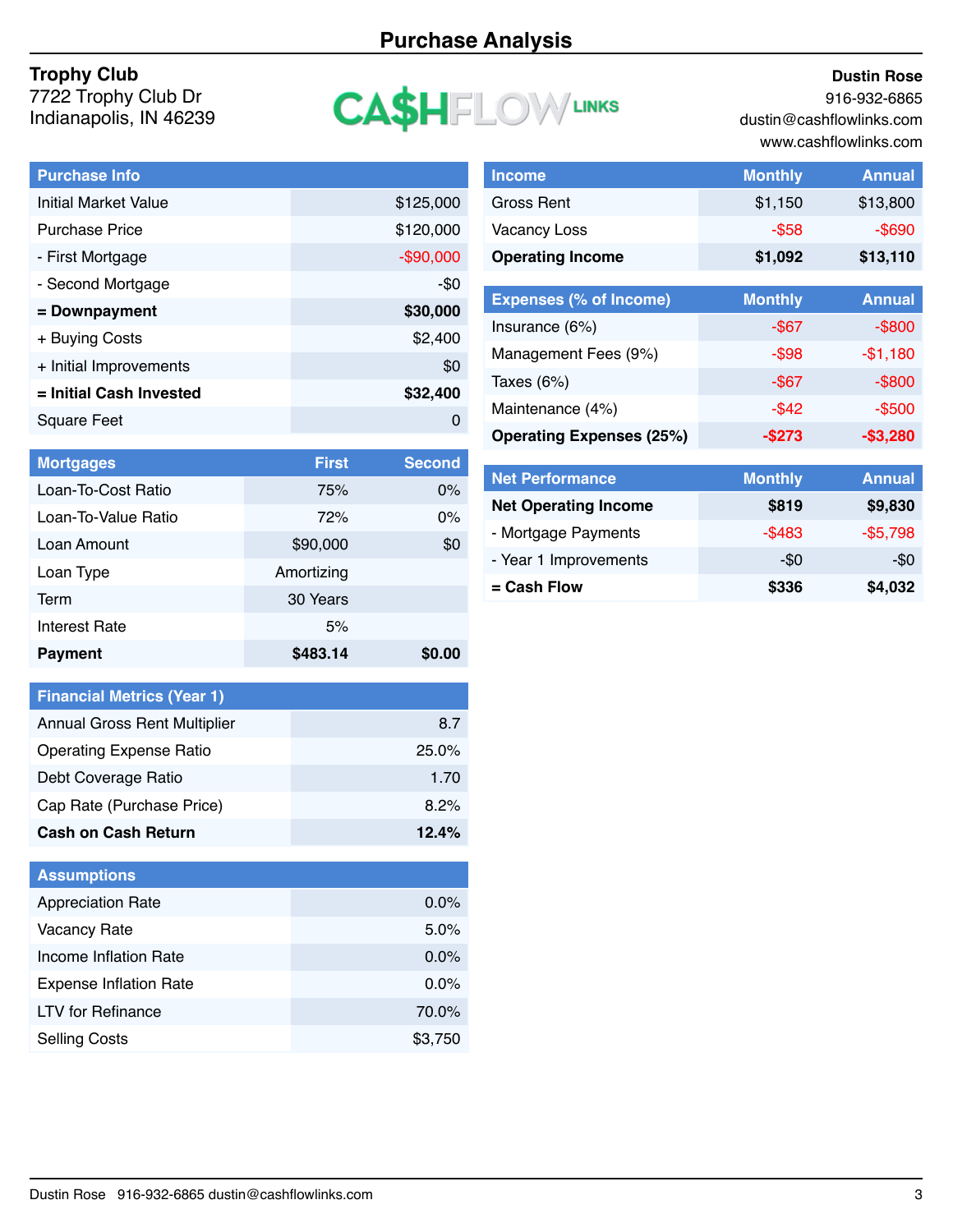# **Buy and Hold Projection**

#### **Dustin Rose**

916-932-6865

dustin@cashflowlinks.com www.cashflowlinks.com

#### **Trophy Club** 7722 Trophy Club Dr Indianapolis, IN 46239

| $\mathsf{CASHELOW}$ Links |  |
|---------------------------|--|
|---------------------------|--|

| <b>Income</b>                   | Year 1            | Year <sub>2</sub> | Year <sub>3</sub> | Year 4       | Year 5            | Year 10      | Year 15           |
|---------------------------------|-------------------|-------------------|-------------------|--------------|-------------------|--------------|-------------------|
| <b>Gross Rent</b>               | \$13,800          | \$13,800          | \$13,800          | \$13,800     | \$13,800          | \$13,800     | \$13,800          |
| <b>Vacancy Loss</b>             | $-$ \$690         | $-$ \$690         | $-$ \$690         | $-$ \$690    | $-$ \$690         | $-$ \$690    | $-$ \$690         |
| <b>Operating Income</b>         | \$13,110          | \$13,110          | \$13,110          | \$13,110     | \$13,110          | \$13,110     | \$13,110          |
| <b>Expenses</b>                 | Year 1            | Year <sub>2</sub> | Year <sub>3</sub> | Year 4       | Year 5            | Year 10      | Year 15           |
| Insurance                       | $-$ \$800         | $-$ \$800         | $-$ \$800         | $-$ \$800    | $-$ \$800         | $-$ \$800    | $-$ \$800         |
| <b>Management Fees</b>          | $-$1,180$         | $-$1,180$         | $-$1,180$         | $-$1,180$    | $-$1,180$         | $-$1,180$    | $-$1,180$         |
| <b>Taxes</b>                    | $-$ \$800         | $-$ \$800         | $-$ \$800         | $-$ \$800    | $-$ \$800         | $-$ \$800    | $-$ \$800         |
| Maintenance                     | $-$ \$500         | $-$ \$500         | $-$ \$500         | $-$ \$500    | $-$ \$500         | $-$500$      | $- $500$          |
| <b>Operating Expenses</b>       | $-$3,280$         | $-$3,280$         | $-$3,280$         | $-$3,280$    | $-$3,280$         | $-$3,280$    | $-$3,280$         |
|                                 |                   |                   |                   |              |                   |              |                   |
| <b>Income Analysis</b>          | Year 1            | Year <sub>2</sub> | Year <sub>3</sub> | Year 4       | Year 5            | Year 10      | Year 15           |
| <b>Net Operating Income</b>     | \$9,830           | \$9,830           | \$9,830           | \$9,830      | \$9,830           | \$9,830      | \$9,830           |
| - Mortgage Payments             | $-$5,798$         | $-$5,798$         | $-$5,798$         | $-$5,798$    | $-$5,798$         | $-$5,798$    | $-$5,798$         |
| - Improvements                  | $-$0$             | $-$0$             | $-$0$             | $-\$0$       | -\$0              | -\$0         | $-$0$             |
| = Cash Flow                     | \$4,032           | \$4,032           | \$4,032           | \$4,032      | \$4,032           | \$4,032      | \$4,032           |
| Cap Rate (Purchase Price)       | 8.2%              | 8.2%              | 8.2%              | 8.2%         | 8.2%              | 8.2%         | 8.2%              |
| Cap Rate (Market Value)         | 7.9%              | 7.9%              | 7.9%              | 7.9%         | 7.9%              | 7.9%         | 7.9%              |
| <b>Cash on Cash Return</b>      | 12.4%             | 12.4%             | 12.4%             | 12.4%        | 12.4%             | 12.4%        | 12.4%             |
| Return on Equity                | 11.1%             | 10.7%             | 10.3%             | 9.9%         | 9.5%              | 7.8%         | 6.3%              |
|                                 |                   |                   |                   |              |                   |              |                   |
| <b>Loan Analysis</b>            | Year <sub>1</sub> | Year <sub>2</sub> | Year <sub>3</sub> | Year 4       | Year 5            | Year 10      | Year 15           |
| <b>Market Value</b>             | \$125,000         | \$125,000         | \$125,000         | \$125,000    | \$125,000         | \$125,000    | \$125,000         |
| - Loan Balance                  | $-$ \$88,672      | $-$ \$87,276      | $-$ \$85,809      | $-$ \$84,267 | $-$ \$82,646      | $-$73,208$   | $-$ \$61,095      |
| = Equity<br>Loan-to-Value Ratio | \$36,328          | \$37,724          | \$39,191          | \$40,733     | \$42,354<br>66.1% | \$51,792     | \$63,905<br>48.9% |
|                                 | 70.9%             | 69.8%<br>\$224    | 68.6%             | 67.4%        |                   | 58.6%        |                   |
| Potential Cash-Out Refi         | $-$1,172$         |                   | \$1,691           | \$3,233      | \$4,854           | \$14,292     | \$26,405          |
| <b>Sale Analysis</b>            | Year 1            | Year 2            | Year 3            | Year 4       | Year 5            | Year 10      | Year 15           |
| Equity                          | \$36,328          | \$37,724          | \$39,191          | \$40,733     | \$42,354          | \$51,792     | \$63,905          |
| - Selling Costs                 | $-$3,750$         | $-$3,750$         | $-$3,750$         | $-$3,750$    | $-$3,750$         | $-$3,750$    | $-$3,750$         |
| = Proceeds After Sale           | \$32,578          | \$33,974          | \$35,441          | \$36,983     | \$38,604          | \$48,042     | \$60,155          |
| + Cumulative Cash Flow          | \$4,032           | \$8,065           | \$12,097          | \$16,130     | \$20,162          | \$40,324     | \$60,486          |
| - Initial Cash Invested         | $-$ \$32,400      | $-$ \$32,400      | $-$ \$32,400      | $-$ \$32,400 | $-$ \$32,400      | $-$ \$32,400 | $-$ \$32,400      |
| $=$ Net Profit                  | \$4,210           | \$9,638           | \$15,138          | \$20,713     | \$26,366          | \$55,966     | \$88,241          |
| <b>Internal Rate of Return</b>  | 13.0%             | 14.7%             | 15.1%             | 15.3%        | 15.3%             | 14.8%        | 14.3%             |
| Return on Investment            | 13%               | 30%               | 47%               | 64%          | 81%               | 173%         | 272%              |
|                                 |                   |                   |                   |              |                   |              |                   |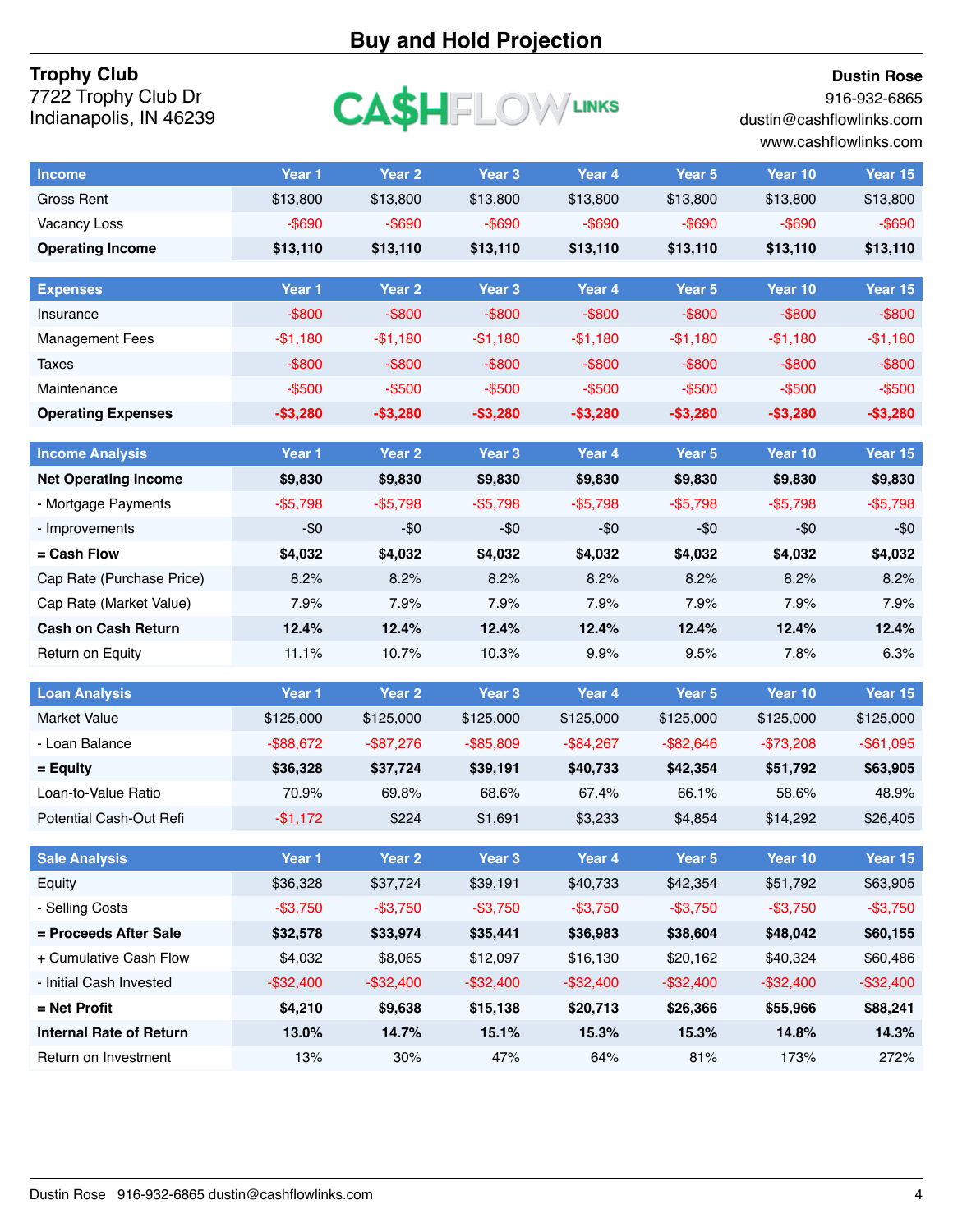# **Graphs**

# **Trophy Club**

7722 Trophy Club Dr Indianapolis, IN 46239



#### **Dustin Rose** 916-932-6865 dustin@cashflowlinks.com www.cashflowlinks.com



30 \$100,000 \$40,000 \$80,000 \$20,000 \$120,000 \$60,000 \$0 0 5 10 15 20 25 Year **Loan Balance + Equity = Market Value**